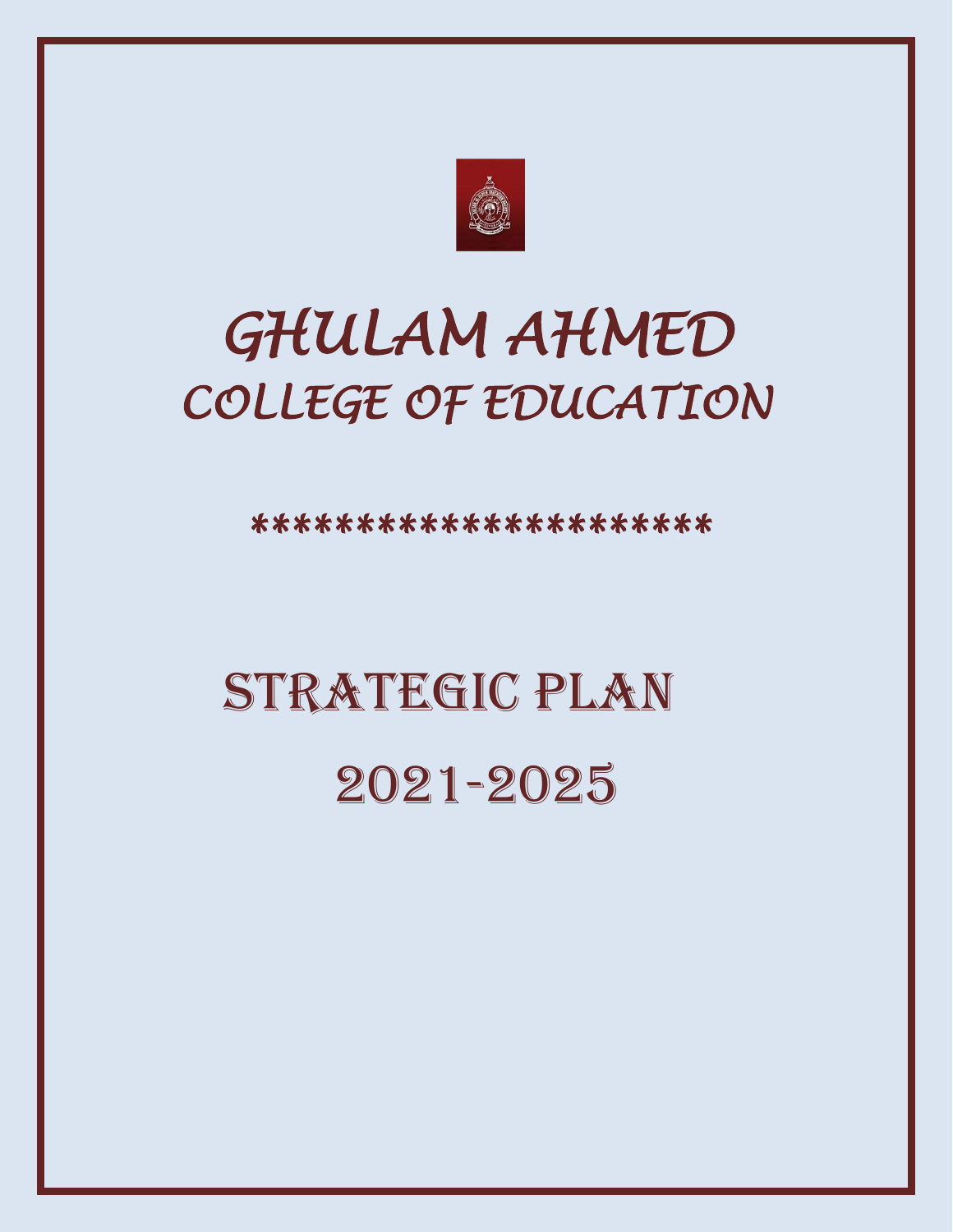The Strategic plan of the college was drafted by first taking up the SWOC analysis of the college. Then keeping the Vision and Mission statement in mind, the Strategic plan was drafted.

## *SWOC ANALYSIS of GACE*

The college has:

- FocusedVision&Mission.
- Excellent location, a green campus and welldevelopedinfrastructure.
- Qualifiedandexperiencedfaculty&staff.
- Good Qualitystudentsadmitted.
- Goodacademicculture, ambience andworkingenvironmentleadingtohigh studentsandfacultysatisfaction.
- Stress on development of ICT skills.
- Managementsupportsup gradationof faculty qualificationsandgood academic practices.
- Theadministrativeandmanagementpolicies controlsarewellestablishedand operateeffectively. Standardprocedures, policies andpracticesareinplace.

## *Strengths*

- Academic oriented supportive management.
- Spacious building with pollution free environment.
- Heterogeneous student population.
- Safe campus and well deserved academic reputation.
- Campus placements are strong and career counseling for students is well organized and structured.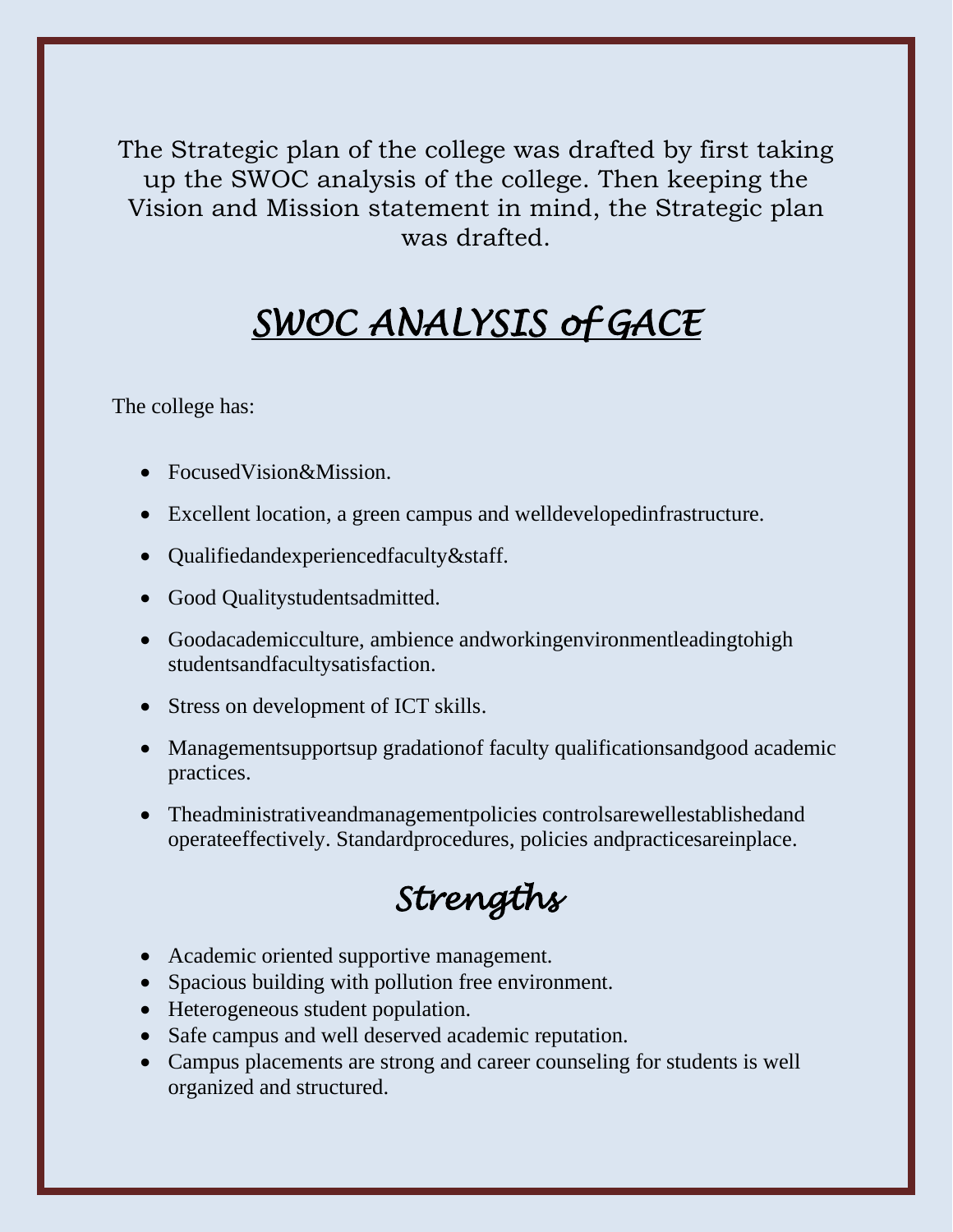- Students are given awards and rewards for merit achievement.
- Mentoring system with regular monitoring of attendance of students and their performance in examinations.
- Reputation and prestige of the college is rated high by students for its overall training, holistic development and academic results &placements.
- Institute location- easily accessible to all the stake holders.

## *Weaknesses*

- Publications by the faculty in UGC/Scopus journals need to improve.
- Less number of research projects taken up.
- Limited research funding to the faculty from various government agencies.
- No comprehensive MIS in place

.

### *Opportunities*

- To establish linkages and collaborations with State and National Level academic institutions.
- To utilize facilities available with management for exchange program for teachers and students.
- Quality sustenance and enhancement with available facilities and resources.
- To maintain research culture and professionalism in teacher education system.
- Use of alumni-base for institutional growth.
- More research funding opportunities.
- Availability of plenty of on-line teaching resources to the students & faculty.

## *Challenges*

- To develop formal contingency plans.
- Financial management with deficit budgeting
- Tapping state and central resources for research grant
- Conducting action research to solve the educational management problems of the institution.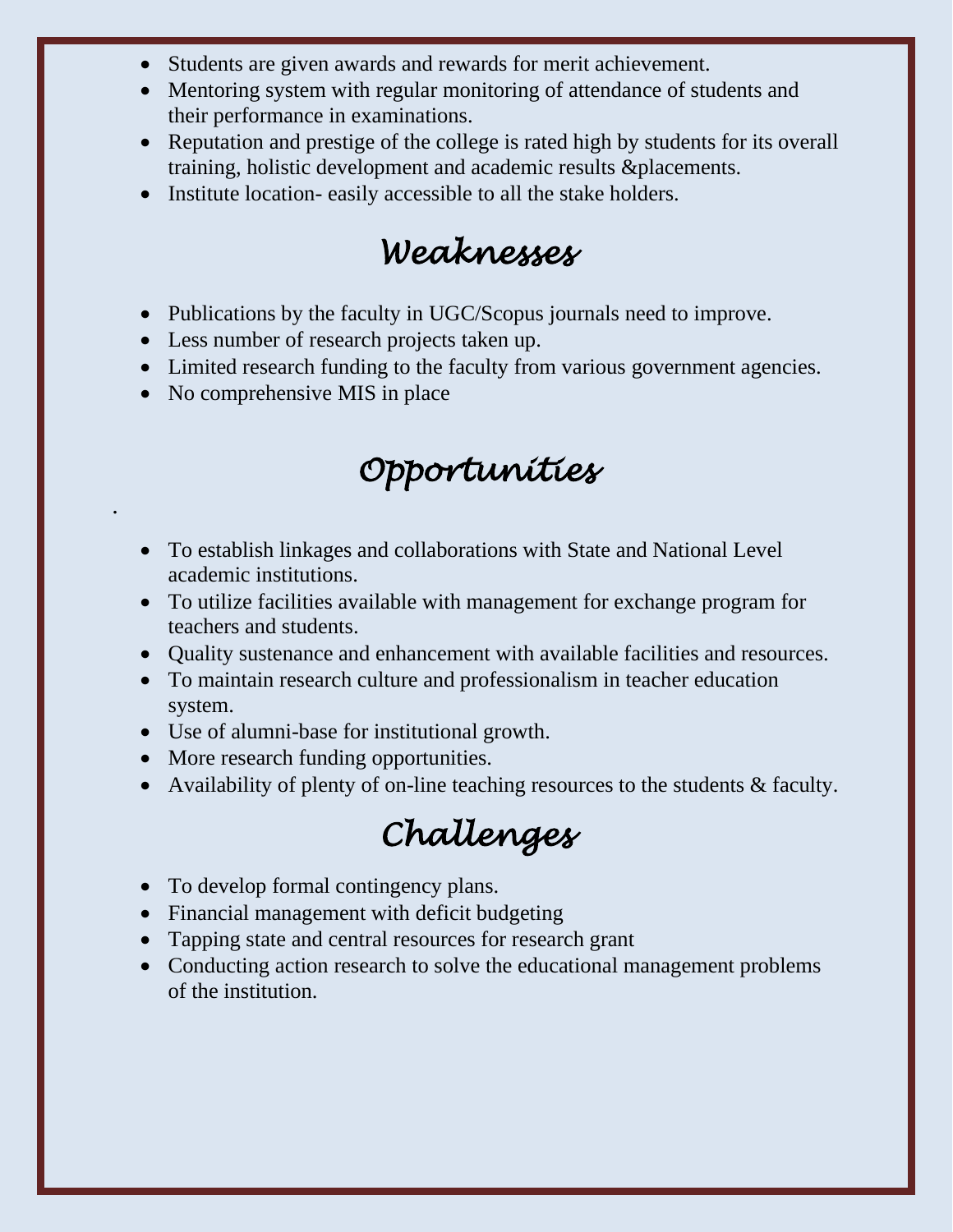## *STRATEGIC PLAN – 2021-25*

#### **Strategy #1: To establish better academic practices and procedures.**

- To adopt learner centered academic practices and procedures to train quality teachers.
- Improving the course delivery to meet learning  $\&$  assessment as per Bloom's Taxonomy levels.
- Strengthening of Outcome Based Education (OBE).
- Promoting the use of ICT in teaching and learning.
- Revision of examination regulations & procedures

#### **Strategy #2**: **To be a choice for good quality and competent faculty.**

- Encourage staff participation in Refresher Courses organized by reputed institutions
- Organizing workshops and Refresher Courses
- Encouragement for publishing books, research papers in reputed Journals
- Encouragement for participation in Conferences and Seminars
- Encouragement for Qualification Improvement (PG) and all possible help for pursuing Ph. D. programs
- Awards to faculty for overall contribution.
- •

#### **Strategy #3:To produce professionally competent and ethically strong graduates.**

- Strengthening of courses on life skills.
- Encourage students to participate in Games, Sportsand cultural activities.
- Strengthening of courses to promote entrepreneurial skills.
- Strengthening of values and inculcating a professional code of ethics in the students..
- Introduction of 'Student Portfolio'to consolidate the work done in 2 years.
- Encourage participation of students in community work and extension activities.